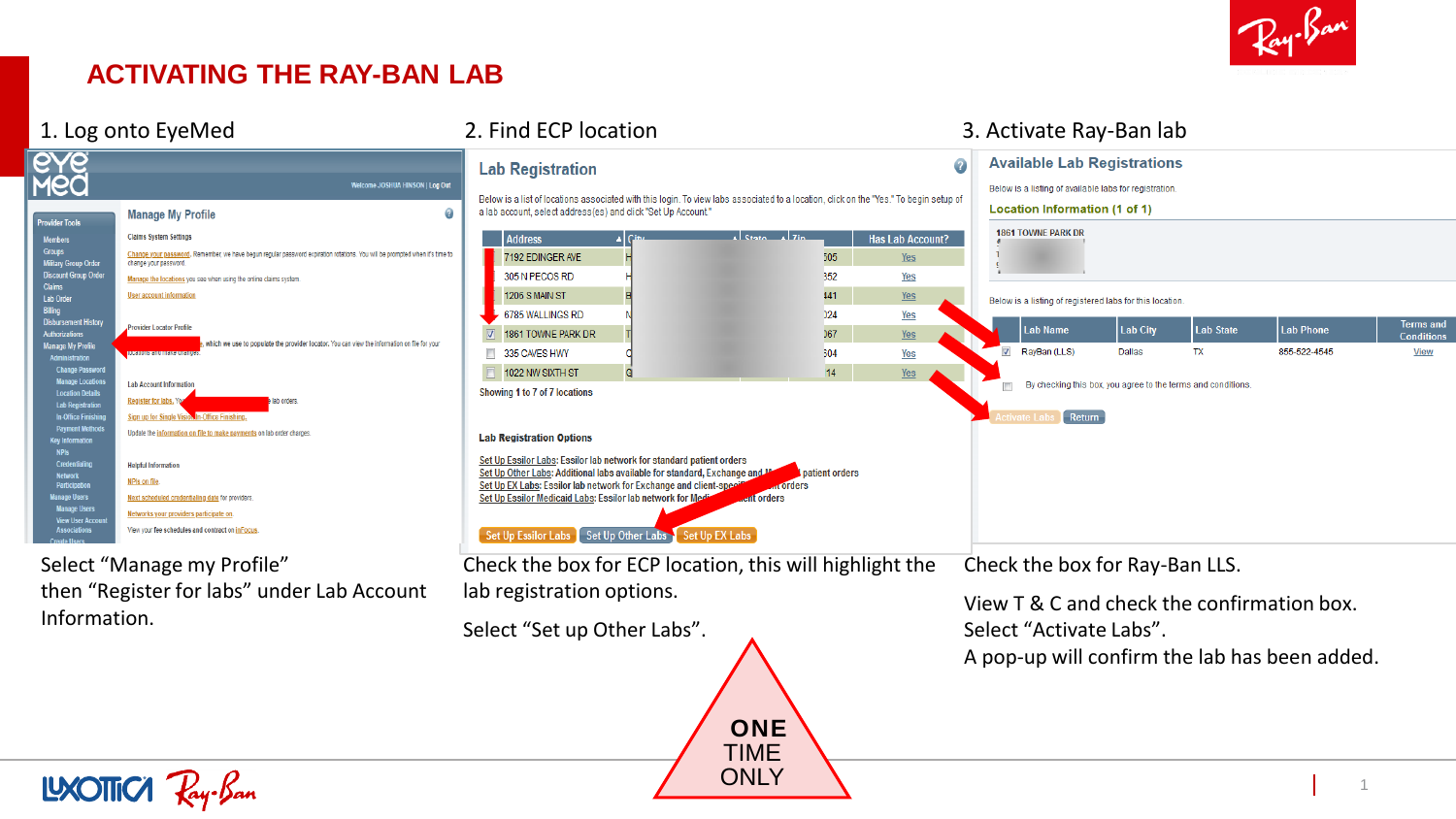

# **ACTIVATING THE RAY-BAN LAB (continued)**

### 4. Confirm activation

| <b>Lab Registration</b><br><b>Provider Tools</b><br>Below is a list of locations associated with this login. To view labs associated to a location, click on the "Yes<br><b>Members</b><br>a lab account, select address(es) and click "Set Up Account."<br><b>Groups</b><br><b>Address</b><br>$\blacktriangle$ Zip<br>A City<br>$\blacktriangle$ State<br>Claims<br>1861 TOWNE PARK DR<br>Lab Order<br>ı<br>v<br><b>Billing</b><br>Showing 1 location<br><b>Disbursement History</b><br>Authorizations<br><b>Lab Registration Options</b><br>Manage My Profile<br>Set Up Essilor Labs: Essilor lab network for standard patient orders<br>Administration<br>Set Up Other Labs: Additional labs available for standard, Exchange and Medicaid patient orders<br><b>Change Password</b><br>Set Up EX Labs: Essilor lab network for Exchange and client-specific patient orders<br><b>Manage Locations</b><br>Set Up Essilor Medicaid Labs: Essilor lab network for Medicaid patient orders<br><b>Location Details</b><br>> Lab Registration<br>Set Up Essilor Labs Set Up Other Labs<br>Set Up EX Labs<br><b>In-Office Finishing</b> | Log Out<br>Welcome<br>Q |
|-------------------------------------------------------------------------------------------------------------------------------------------------------------------------------------------------------------------------------------------------------------------------------------------------------------------------------------------------------------------------------------------------------------------------------------------------------------------------------------------------------------------------------------------------------------------------------------------------------------------------------------------------------------------------------------------------------------------------------------------------------------------------------------------------------------------------------------------------------------------------------------------------------------------------------------------------------------------------------------------------------------------------------------------------------------------------------------------------------------------------------------|-------------------------|
|                                                                                                                                                                                                                                                                                                                                                                                                                                                                                                                                                                                                                                                                                                                                                                                                                                                                                                                                                                                                                                                                                                                                     | b begin setup of        |
| <b>Payment Methods</b><br><b>Key Information</b><br><b>Manage Users</b><br><b>Create Users</b><br><b>Order Lenses</b><br><b>Contact EveMed</b>                                                                                                                                                                                                                                                                                                                                                                                                                                                                                                                                                                                                                                                                                                                                                                                                                                                                                                                                                                                      | Has Lab Coount?<br>Yes  |

#### 5. Success!

| <b>Registered Labs</b>        |               |           |         |            |            |
|-------------------------------|---------------|-----------|---------|------------|------------|
| Luxottica Lab Services Dallas |               | TX        | arr roo | 1861 TOWNE | 04/01/2013 |
| RayBan (LLS)                  | <b>Dallas</b> | <b>TX</b> |         | 1861 TOWNE | 05/01/2018 |
|                               |               |           |         |            |            |
|                               |               |           |         |            |            |
|                               |               |           |         |            |            |
|                               |               |           |         |            |            |
|                               |               |           |         |            |            |
|                               |               |           |         |            |            |
|                               |               |           |         |            |            |
|                               |               |           |         |            |            |

RayBan (LLS) will be listed under the registered labs for your location.

Select "Yes'" under Has Lab Account?

LXOTTICA Ray-Ban

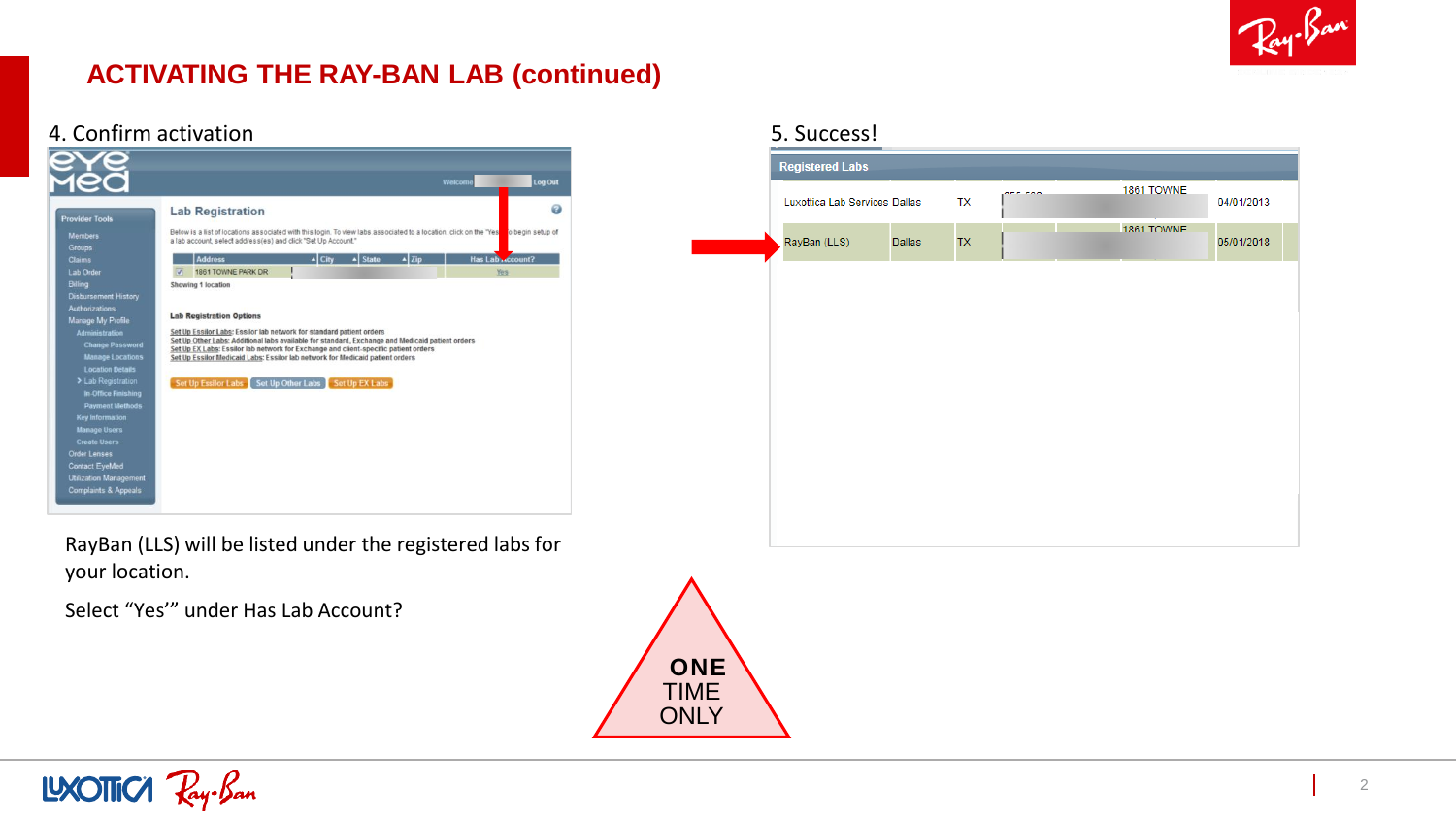

### **PLACING AN ORDER**

#### 1. Validate Member Benefit

### 2. Make Lab Selection

| From the tabs below, select the type of benefit you will be providing, then check the box(es) next to the<br>will not receive an authorization for this member. Instead, simply click Submit Claim to start the claim<br>. Routine refers to routine vision benefits, including eye exams, lenses, frames and contact len<br>. Medical refers to benefits for medical eye care services, including diabetic eye care.<br>• Additional Purchases will calculate member payments on additional pairs of glasses and oth<br>discounts on so you can determine member out-of-pocket costs.<br>To learn more, download our Member Benefits Display Job Aid. |                                          | will not receive an authorization for this member. Instead, simply click Submit Claim to start the claim process.<br>. Routine refers to routine vision benefits, including eve exams, lenses, frames and contact lenses.<br>. Medical refers to benefits for medical eve care services, including diabetic eve care.<br>discounts on so you can determine member out-of-pocket costs.<br>To learn more, download our Member Benefits Display Job Aid. |                     |                               |                                     | . Additional Purchases will calculate member payments on additional pairs of glasses and other materials r | <b>Laboratory Information</b><br>Select a Lab<br><b>Prescription Information</b><br>Select a Lab |                 |  |
|--------------------------------------------------------------------------------------------------------------------------------------------------------------------------------------------------------------------------------------------------------------------------------------------------------------------------------------------------------------------------------------------------------------------------------------------------------------------------------------------------------------------------------------------------------------------------------------------------------------------------------------------------------|------------------------------------------|--------------------------------------------------------------------------------------------------------------------------------------------------------------------------------------------------------------------------------------------------------------------------------------------------------------------------------------------------------------------------------------------------------------------------------------------------------|---------------------|-------------------------------|-------------------------------------|------------------------------------------------------------------------------------------------------------|--------------------------------------------------------------------------------------------------|-----------------|--|
| Select a location below to determine service eligibility and submit a claim.<br>Location: Select a Location<br>$\mathbf{v}$ $\mathbf{r}$                                                                                                                                                                                                                                                                                                                                                                                                                                                                                                               | Location<br>Provider<br>Date of Service: | 08/28/2018                                                                                                                                                                                                                                                                                                                                                                                                                                             | 1861 TOWNE PARK DR, |                               | (Change)                            |                                                                                                            | Name: Omega Dallas<br><b>Account: 051132</b><br>Ship To: 1861 TOWNE PARK DR                      |                 |  |
| * Required Fields<br><b>Check Eligibility</b>                                                                                                                                                                                                                                                                                                                                                                                                                                                                                                                                                                                                          | <b>Routine</b>                           | <b>Post Cataract</b>                                                                                                                                                                                                                                                                                                                                                                                                                                   | <b>Medical</b>      | <b>Additional Purchase</b>    |                                     |                                                                                                            | Name: RayBan (LLS)<br><b>Account: 21137892</b><br>Ship To: 1861 TOWNE PARK DR                    |                 |  |
| <b>Related Members</b>                                                                                                                                                                                                                                                                                                                                                                                                                                                                                                                                                                                                                                 |                                          | <b>Service</b>                                                                                                                                                                                                                                                                                                                                                                                                                                         |                     | <b>Member</b> is<br>Eligible? | <b>Member</b><br><b>Eligible As</b> | <b>Service Frequency</b>                                                                                   | Name: Select Optical<br><b>Account: 02676</b>                                                    |                 |  |
| Below are other members covered under the same subscriber ID. Select the member name to start a                                                                                                                                                                                                                                                                                                                                                                                                                                                                                                                                                        |                                          | <b>Exam</b>                                                                                                                                                                                                                                                                                                                                                                                                                                            |                     | Yes                           | 01/07/2016                          | Once every calendar ye:                                                                                    | Ship To: 1861 TOWNE PARK DR                                                                      |                 |  |
|                                                                                                                                                                                                                                                                                                                                                                                                                                                                                                                                                                                                                                                        | $\overline{\mathcal{L}}$                 | <b>Lenses</b>                                                                                                                                                                                                                                                                                                                                                                                                                                          |                     | Yes                           | 01/07/2016                          | Once every 2 calendar y                                                                                    |                                                                                                  |                 |  |
| <b>Member ID</b><br><b>Member Name</b><br>Group Name                                                                                                                                                                                                                                                                                                                                                                                                                                                                                                                                                                                                   | $\overline{\mathcal{C}}$                 | <b>Frames</b>                                                                                                                                                                                                                                                                                                                                                                                                                                          |                     | Yes                           | 01/07/2016                          | Once every 2 calendar y                                                                                    |                                                                                                  |                 |  |
|                                                                                                                                                                                                                                                                                                                                                                                                                                                                                                                                                                                                                                                        |                                          | <b>Contact Lenses</b>                                                                                                                                                                                                                                                                                                                                                                                                                                  |                     | Yes                           | 01/07/2016                          | Once every 2 calendar y                                                                                    |                                                                                                  | Continue Cancel |  |
| Showing 1 to 2 of 2 family members                                                                                                                                                                                                                                                                                                                                                                                                                                                                                                                                                                                                                     |                                          | <b>Contact Lens Fit &amp; Follow-up</b>                                                                                                                                                                                                                                                                                                                                                                                                                |                     | Yes                           | 01/07/2016                          | Unlimited                                                                                                  |                                                                                                  |                 |  |
| <b>Member Benefits</b>                                                                                                                                                                                                                                                                                                                                                                                                                                                                                                                                                                                                                                 |                                          |                                                                                                                                                                                                                                                                                                                                                                                                                                                        |                     | <b>Submit Claim</b>           |                                     |                                                                                                            |                                                                                                  |                 |  |

Log onto EyeMed.

Select store location via dropdown.

Search and select desired patient.

Select "Check Eligibility".



Confirm patient is eligible for lens and frames benefit.

Select "Submit Claim".

Select "Ray-Ban (LLS)". Select "Continue".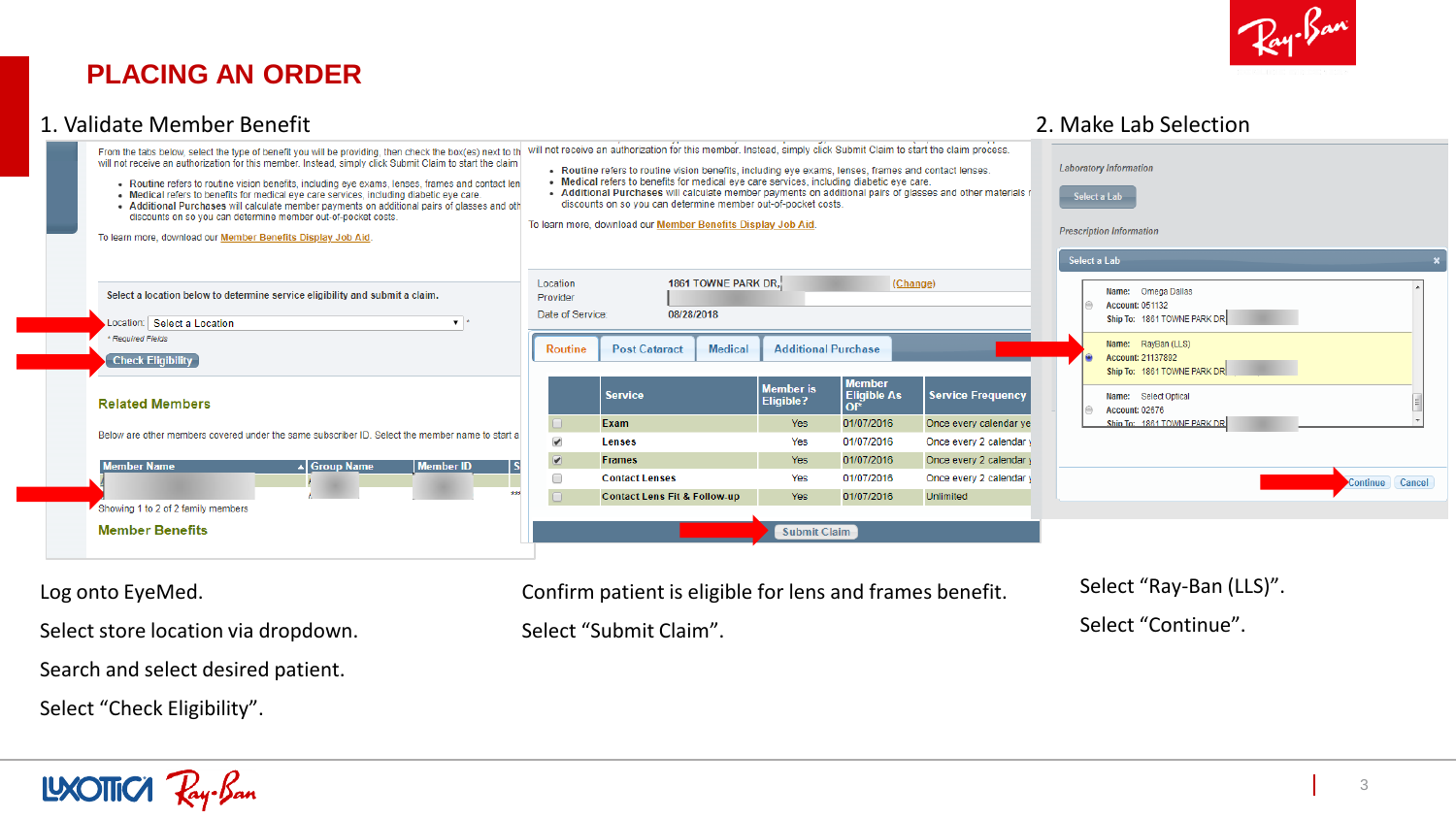

# **PLACING AN ORDER (continued)**

#### 3. Enter Order Information

|                                                                                                                              | Where will the lenses be ordered from for this claim?                             |               |                                      |                          |                           |                                           |                     |            | Distance PD*                       |                 |
|------------------------------------------------------------------------------------------------------------------------------|-----------------------------------------------------------------------------------|---------------|--------------------------------------|--------------------------|---------------------------|-------------------------------------------|---------------------|------------|------------------------------------|-----------------|
| <b>EveMed Network Lab</b>                                                                                                    |                                                                                   |               |                                      |                          | EyeMed Stock Lens Portal  |                                           |                     | 30.00      |                                    | 30.00<br>Select |
| (any order sent to an approved lab for manufacturing)                                                                        |                                                                                   |               |                                      |                          |                           | (in compliance with EveMed's IOF Program) |                     | (RE)mm     |                                    | Ray-Ban 9       |
| Lens                                                                                                                         |                                                                                   |               |                                      |                          |                           |                                           |                     |            |                                    | Ray-Ban D       |
|                                                                                                                              |                                                                                   |               |                                      |                          |                           |                                           |                     |            | <b>Lens Design &amp; Material</b>  | Ray-Ban D       |
| Select a laboratory and job type from the drop-down menus. Enter the patient's prescription, then select the lens type and   |                                                                                   |               |                                      |                          |                           |                                           |                     |            |                                    | Ray-Ban D       |
| materials you would like to order. You will then provide details about the frame. For lens only orders, upload a trace file. |                                                                                   |               |                                      |                          |                           |                                           |                     | Lens Type: |                                    | Rav-Ban D       |
|                                                                                                                              |                                                                                   |               |                                      |                          |                           |                                           |                     |            | Lens Design:                       | --- Seled       |
| <b>Laboratory Information</b>                                                                                                |                                                                                   |               |                                      |                          |                           |                                           |                     |            | Lens Material:                     | --- Select      |
| Name:                                                                                                                        | RayBan (LLS)                                                                      |               |                                      |                          |                           |                                           |                     |            |                                    |                 |
| Account:                                                                                                                     |                                                                                   |               |                                      |                          |                           |                                           |                     |            | <b>Lens Coatings &amp; Treatn</b>  |                 |
| Ship To:                                                                                                                     | 1861 TOWNE PARK DR?                                                               |               |                                      |                          |                           |                                           |                     |            | Anti-Reflective                    |                 |
|                                                                                                                              | <b>Change Lab</b>                                                                 |               |                                      |                          |                           |                                           |                     |            | Manufacturer:                      |                 |
| Job Type:                                                                                                                    | --- Select a Job Type----                                                         |               |                                      | $\overline{\phantom{a}}$ |                           |                                           |                     |            | <b>Anti-Reflective Product:</b>    |                 |
|                                                                                                                              | Select a Job Type-                                                                |               |                                      |                          |                           |                                           |                     |            |                                    |                 |
| <b>Prescription Information</b>                                                                                              | Frame To Come                                                                     |               |                                      |                          |                           |                                           |                     |            | <b>Available Treatments (clic)</b> |                 |
| * Required Fields                                                                                                            | Lens Only w/Trace                                                                 |               |                                      |                          |                           |                                           | <b>Instructions</b> |            |                                    |                 |
|                                                                                                                              | Sphere <sup>*</sup>                                                               | Cylinder      |                                      | <b>Axis</b>              |                           | Add                                       |                     |            |                                    |                 |
| <b>OD</b> (R)<br>$\infty$                                                                                                    | $\overline{\nabla}$                                                               |               | $\triangledown$                      |                          | $\infty$                  |                                           | $\infty$            |            |                                    |                 |
| OS(L)                                                                                                                        |                                                                                   |               |                                      |                          |                           |                                           |                     |            |                                    |                 |
| <b>With Prism</b><br>Prism 1                                                                                                 |                                                                                   | <b>Base 1</b> |                                      | Prism <sub>2</sub>       |                           | Base 2                                    |                     |            | <b>Frame Attributes</b>            |                 |
| Prism (R)<br>$\infty$                                                                                                        | $\infty$                                                                          |               | $\overline{\phantom{a}}$<br>$\infty$ |                          | $\infty$                  | $\overline{\phantom{a}}$                  | $\infty$            |            |                                    |                 |
| Prism (L)                                                                                                                    |                                                                                   |               | $\mathbf{v}$                         |                          |                           | ä,                                        |                     |            | Unable to find your fran           |                 |
| <b>Continue Lens Order Entry</b>                                                                                             |                                                                                   |               |                                      |                          |                           |                                           |                     |            |                                    |                 |
| <b>Frame</b>                                                                                                                 |                                                                                   |               |                                      |                          |                           |                                           |                     |            | Manufacturer:                      |                 |
| Frame Source:                                                                                                                | <b>Patient Supplied</b>                                                           |               |                                      |                          | $\mathbf{v}$ $\mathbf{r}$ |                                           |                     |            | Brand:                             |                 |
| <b>Default Diagnosis:</b>                                                                                                    | Z01.00 - Encounter for examination of eves and vision without abnormal findings ▼ |               |                                      |                          |                           |                                           |                     |            | Model:                             |                 |
|                                                                                                                              |                                                                                   |               |                                      |                          |                           |                                           |                     |            | Color:                             |                 |
|                                                                                                                              |                                                                                   |               |                                      |                          |                           |                                           |                     |            | Eye Size (mm):                     |                 |
| Other Diagnosis:                                                                                                             |                                                                                   |               |                                      |                          |                           |                                           |                     |            |                                    |                 |
| (Specify ICD Codes<br>separated by a comma)<br>* Required Fields                                                             |                                                                                   |               |                                      |                          |                           |                                           |                     |            | Temple Length (mm):                |                 |

| Distance PD*                          |                                                                | <b>Near PD</b>                                                     |                                       | <b>Height</b>         |       |
|---------------------------------------|----------------------------------------------------------------|--------------------------------------------------------------------|---------------------------------------|-----------------------|-------|
| 0.00<br>E)mm                          | 30.00<br>Select a Lens Design -<br>Rav-Ban SV                  | <b>RADIO</b>                                                       | $\frac{1}{18.00}$<br>$E$ ) $mm$       | <b>TISRO</b><br>(LE)m | Choc  |
|                                       | Ray-Ban DST SV (Blue)                                          |                                                                    |                                       |                       |       |
| ns Design & Material                  | Ray-Ban DST SV                                                 |                                                                    |                                       |                       | Ente  |
|                                       | Ray-Ban DST SV Clr for Sun                                     |                                                                    |                                       |                       |       |
| ns Type:                              | Ray-Ban DST SV Sun                                             |                                                                    |                                       |                       | Seleo |
| ns Design:<br>ns Material:            | --- Select a Lens Design ---<br>--- Select a Lens Material --- |                                                                    | ٠<br>۰                                |                       |       |
|                                       |                                                                |                                                                    |                                       |                       |       |
|                                       |                                                                |                                                                    |                                       |                       | Seleo |
| <b>Lens Coatings &amp; Treatments</b> |                                                                |                                                                    |                                       |                       | sour  |
| Anti-Reflective                       |                                                                |                                                                    |                                       |                       |       |
| Manufacturer:                         |                                                                | <b>Other Manufacturer</b>                                          |                                       | ▼                     |       |
| Anti-Reflective Product:              |                                                                | RayBan Premium+ AR                                                 |                                       |                       | Seleo |
|                                       | Available Treatments (click to add)                            |                                                                    | Selected Treatments (click to remove) |                       | from  |
|                                       |                                                                |                                                                    |                                       |                       |       |
|                                       |                                                                |                                                                    |                                       |                       |       |
|                                       |                                                                |                                                                    |                                       |                       | Seled |
|                                       |                                                                |                                                                    |                                       |                       |       |
|                                       |                                                                |                                                                    |                                       |                       |       |
| <b>Frame Attributes</b>               |                                                                |                                                                    |                                       |                       |       |
|                                       |                                                                |                                                                    |                                       |                       |       |
|                                       |                                                                | Unable to find your frame? Click here to enter in the information. |                                       |                       |       |
|                                       |                                                                |                                                                    |                                       |                       |       |
| Manufacturer:                         |                                                                |                                                                    |                                       |                       |       |
| Brand:                                |                                                                |                                                                    |                                       |                       |       |
| Model:                                |                                                                |                                                                    |                                       |                       | Ente  |
| Color:                                |                                                                |                                                                    |                                       | RESE                  |       |
| Eye Size (mm):                        |                                                                |                                                                    |                                       |                       | popu  |
| Temple Length (mm):                   |                                                                |                                                                    |                                       |                       |       |

ose job type, either FTC or LO.

r RX information.

ct "Continue Lens Order Entry"

ct "Patient Supplied" for frame ce and click "Next Page".

ct lens type, design and material dropdowns.

#### ct AR. <u>THIS IS A REQUIREMENT</u>.

er frame information, this might selfulate.